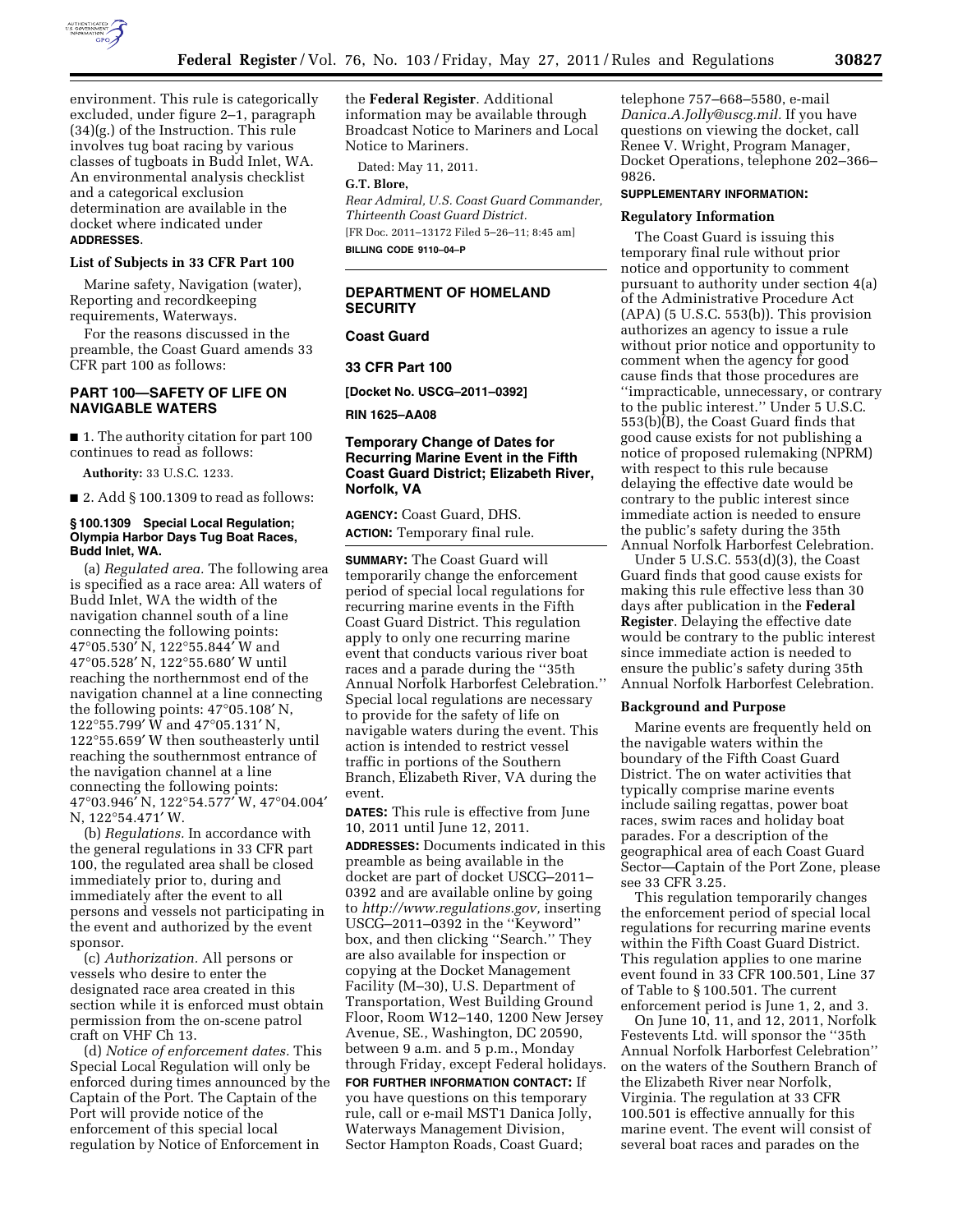Southern Branch of the Elizabeth River in the vicinity of Town Point Beach, Norfolk, Virginia. A fleet of spectator vessels is expected to gather near the event site to view the competitions. To provide for the safety of participants, spectators, support and transiting vessels, the Coast Guard will temporarily restrict vessel traffic in the event area during the river boat races and parade. The regulation at 33 CFR 100.501 will be enforced for the duration of the event. Under provisions of 33 CFR 100.501, on June 10, 11, and 12, 2011, vessels may not enter the regulated area unless they receive permission from the Coast Guard Patrol Commander.

# **Discussion of Rule**

The Coast Guard is temporarily changing the dates for an established special local regulation for marine events on specified waters of the Southern Branch, Elizabeth River, near Norfolk, Virginia. The regulated area will be established in the interest of public safety during the 35th Annual Norfolk Harborfest Celebration, and will be enforced on June 10, 11, and 12, 2011. Access to the regulated area will be restricted during the specified dates or until the river boat races and parades are complete, whichever is sooner. Except for participants and vessels authorized by the Captain of the Port or his Representative, no person or vessel may enter or remain in the regulated area.

## **Regulatory Analyses**

We developed this rule after considering numerous statutes and executive orders related to rulemaking. Below we summarize our analyses based on 13 of these statutes or executive orders.

## *Regulatory Planning and Review*

This rule is not a significant regulatory action under section 3(f) of Executive Order 12866, Regulatory Planning and Review, as supplemented by Executive Order 13563, Improving Regulation and Regulatory Review, and does not require an assessment of potential costs and benefits under section 6(a)(3) of that Executive Order 12866 or under section 1 of Executive Order 13563. The Office of Management and Budget has not reviewed it under that those Orders. Although this rule prevents traffic from transiting a portion of certain waterways during specified events, the effect of this regulation will not be significant due to the limited duration that the regulated area will be in effect and the extensive advance notifications that will be made to the

maritime community via marine information broadcasts, local radio stations and area newspapers so mariners can adjust their plans accordingly. Additionally, this rulemaking does not change the permanent regulated areas that have been published in 33 CFR 100.501, Table to § 100.501. In some cases vessel traffic may be able to transit the regulated area when the Coast Guard Patrol Commander deems it is safe to do so.

## **Small Entities**

Under the Regulatory Flexibility Act (5 U.S.C. 601–612), we have considered whether this rule would have a significant economic impact on a substantial number of small entities. The term ''small entities'' comprises small businesses, not-for-profit organizations that are independently owned and operated and are not dominant in their fields, and governmental jurisdictions with populations of less than 50,000.

The Coast Guard certifies under 5 U.S.C. 605(b) that this rule will not have a significant economic impact on a substantial number of small entities.

This rule would affect the following entities, some of which might be small entities: The owners or operators of vessels intending to transit or anchor in the areas where marine events are being held. This regulation will not have a significant impact on a substantial number of small entities because it will be enforced only during marine events that have been permitted by the Coast Guard Captain of the Port. The Captain of the Port will ensure that small entities are able to operate in the areas where events are occurring when it is safe to do so. In some cases, vessels will be able to safely transit around the regulated area at various times, and, with the permission of the Patrol Commander, vessels may transit through the regulated area. Before the enforcement period, the Coast Guard will issue maritime advisories so mariners can adjust their plans accordingly.

### **Assistance for Small Entities**

Under section 213(a) of the Small Business Regulatory Enforcement Fairness Act of 1996 (Pub. L. 104–121), we offer to assist small entities in understanding the rule so that they can better evaluate its effects on them and participate in the rulemaking process.

Small businesses may send comments on the actions of Federal employees who enforce, or otherwise determine compliance with, Federal regulations to the Small Business and Agriculture

Regulatory Enforcement Ombudsman and the Regional Small Business Regulatory Fairness Boards. The Ombudsman evaluates these actions annually and rates each agency's responsiveness to small business. If you wish to comment on actions by employees of the Coast Guard, call 1–888–REG–FAIR (1–888–734–3247). The Coast Guard will not retaliate against small entities that question or complain about this rule or any policy or action of the Coast Guard.

# **Collection of Information**

This rule calls for no new collection of information under the Paperwork Reduction Act of 1995 (44 U.S.C. 3501– 3520).

# **Federalism**

A rule has implications for federalism under Executive Order 13132, Federalism, if it has a substantial direct effect on State or local governments and would either preempt State law or impose a substantial direct cost of compliance on them. We have analyzed this rule under that Order and have determined that it does not have implications for federalism.

## **Unfunded Mandates Reform Act**

The Unfunded Mandates Reform Act of 1995 (2 U.S.C. 1531–1538) requires Federal agencies to assess the effects of their discretionary regulatory actions. In particular, the Act addresses actions that may result in the expenditure by a State, local, or tribal government, in the aggregate, or by the private sector of \$100,000,000 or more in any one year. Though this rule will not result in such an expenditure, we do discuss the effects of this rule elsewhere in this preamble.

# **Taking of Private Property**

This rule will not affect a taking of private property or otherwise have taking implications under Executive Order 12630, Governmental Actions and Interference with Constitutionally Protected Property Rights.

### **Civil Justice Reform**

This rule meets applicable standards in sections 3(a) and 3(b)(2) of Executive Order 12988, Civil Justice Reform, to minimize litigation, eliminate ambiguity, and reduce burden.

#### **Protection of Children**

We have analyzed this rule under Executive Order 13045, Protection of Children from Environmental Health Risks and Safety Risks. This rule is not an economically significant rule and does not create an environmental risk to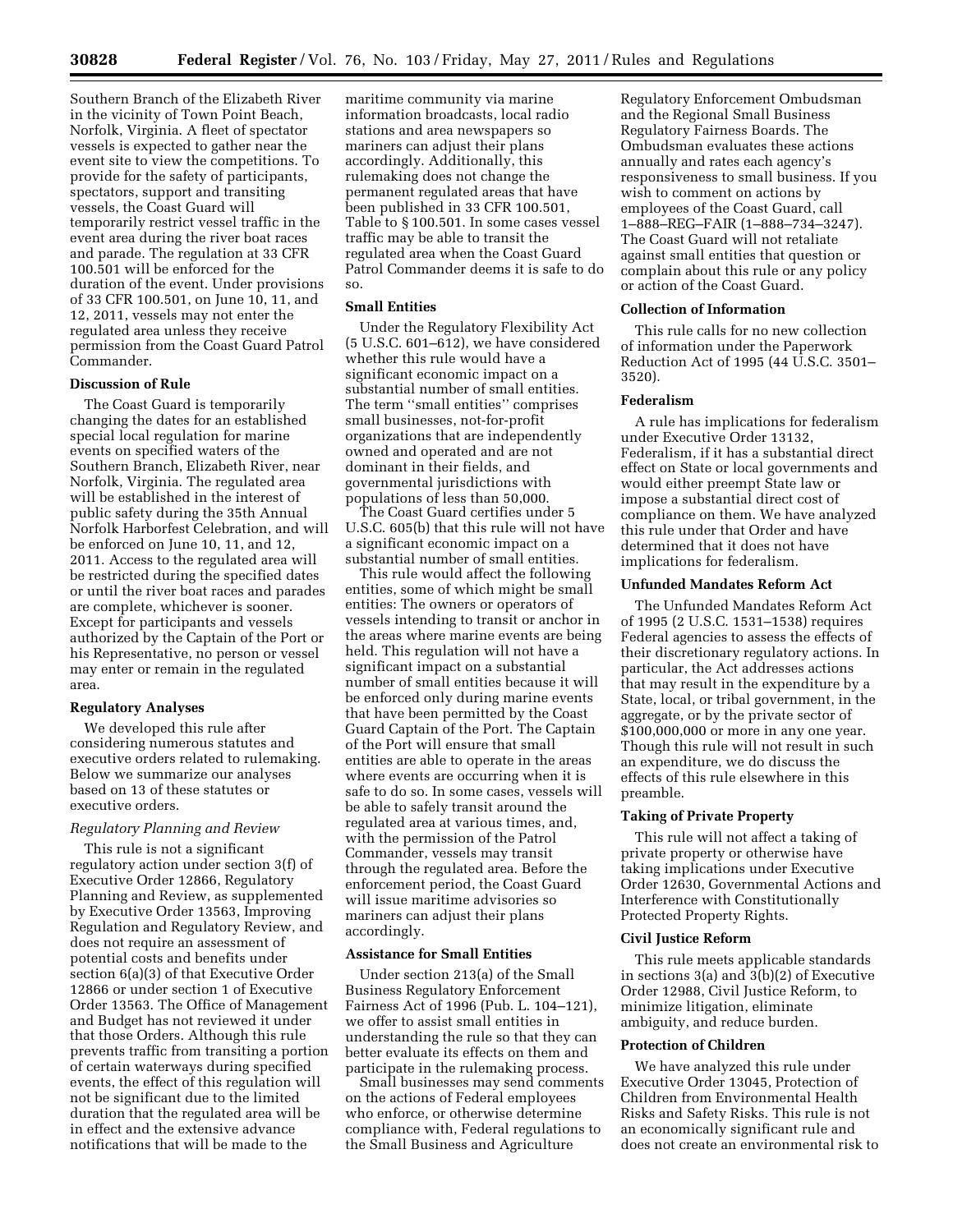health or risk to safety that may disproportionately affect children.

# **Indian Tribal Governments**

This rule does not have tribal implications under Executive Order 13175, Consultation and Coordination with Indian Tribal Governments, because it does not have a substantial direct effect on one or more Indian tribes, on the relationship between the Federal Government and Indian tribes, or on the distribution of power and responsibilities between the Federal Government and Indian tribes.

### **Energy Effects**

We have analyzed this rule under Executive Order 13211, Actions Concerning Regulations That Significantly Affect Energy Supply, Distribution, or Use. We have determined that it is not a ''significant energy action'' under that order because it is not a ''significant regulatory action'' under Executive Order 12866 and is not likely to have a significant adverse effect on the supply, distribution, or use of energy. The Administrator of the Office of Information and Regulatory Affairs has not designated it as a significant energy action. Therefore, it does not require a Statement of Energy Effects under Executive Order 13211.

### **Technical Standards**

The National Technology Transfer and Advancement Act (NTTAA) (15 U.S.C. 272 note) directs agencies to use voluntary consensus standards in their

regulatory activities unless the agency provides Congress, through the Office of Management and Budget, with an explanation of why using these standards would be inconsistent with applicable law or otherwise impractical. Voluntary consensus standards are technical standards (e.g., specifications of materials, performance, design, or operation; test methods; sampling procedures; and related management systems practices) that are developed or adopted by voluntary consensus standards bodies.

This rule does not use technical standards. Therefore, we did not consider the use of voluntary consensus standards.

## **Environment**

We have analyzed this rule under Department of Homeland Security Management Directive 023–01 and Commandant Instruction M16475.lD, which guide the Coast Guard in complying with the National Environmental Policy Act of 1969 (NEPA) (42 U.S.C. 4321–4370f), and have concluded this action is one of a category of actions which do not individually or cumulatively have a significant effect on the human environment. This rule is categorically excluded, under figure 2–1, paragraph (34)(h), of the Instruction. This rule involves implementation of regulations within 33 CFR Part 100 that apply to organized marine events on the navigable waters of the United States that may have potential for negative

impact on the safety or other interest of waterway users and shore side activities in the event area. The category of water activities includes but is not limited to sail boat regattas, boat parades, power boat racing, swimming events, crew racing, and sail board racing. An environmental analysis checklist and a categorical exclusion determination will be available in the docket where indicated under **ADDRESSES**.

### **List of Subjects in 33 CFR Part 100**

Marine safety, Navigation (water), Reporting and recordkeeping requirements, Waterways.

For the reasons discussed in the preamble, the Coast Guard amends 33 CFR part 100 as follows:

# **PART 100—SAFETY OF LIFE ON NAVIGABLE WATERS**

■ 1. The authority citation for part 100 continues to read as follows:

**Authority:** 33 U.S.C. 1233.

■ 2. In § 100.501, suspend line No. 37 in the Table to § 100.501.

■ 3. In § 100.501, add line No. 58 in Table to § 100.501; to read as follows:

## **§ 100.501–35T05–0392 Special Local Regulations; Marine Events in the Fifth Coast Guard District.**

\* \* \* \* \*

Table to § 100.501.—All coordinates listed in the Table to § 100.501 reference Datum NAD 1983.

# COAST GUARD SECTOR HAMPTON ROADS—COTP ZONE

Number Date Event Sponsor Location

| 58 | June 10-June 12, 2011 | Norfolk Harborfest | Norfolk Festevents Ltd | River between Berkley at<br>$076^{\circ}17'10.0''$ W. | The waters of the Elizabeth River and its branches from shore to shore,<br>bounded to the northwest by a line drawn across the Port Norfolk<br>Reach section of the Elizabeth River between the northern corner of<br>the landing at Hospital Point, Portsmouth, Virginia, latitude<br>36°50'51.0" N, longitude 076°18'09.0" W and the north corner of the<br>City of Norfolk Mooring Pier at the foot of Brooks Avenue located at<br>latitude $36^{\circ}51'00.0''$ N, longitude $076^{\circ}17'52.0''$ W; bounded on the<br>southwest by a line drawn from the southern corner of the landing at<br>Hospital Point, Portsmouth, Virginia, at latitude 36°50'50.0" N, lon-<br>gitude $076^{\circ}18'10.0''$ W, to the northern end of the eastern most pier at<br>the Tidewater Yacht Agency Marina, located at latitude 36°50'29.0" N,<br>longitude 076°17'52.0" W; bounded to the south by a line drawn<br>across the Lower Reach of the Southern Branch of the Elizabeth<br>River, between the Portsmouth Lightship Museum located at the foot<br>of London Boulevard, in Portsmouth, Virginia, at latitude 36°50'10.0"<br>N, longitude 076°17'47.0" W, and the northwest corner of the Norfolk<br>Shipbuilding & Drydock, Berkley Plant, Pier No. 1, located at latitude<br>$36^{\circ}50'08.0''$ N, longitude $076^{\circ}17'39.0''$ W; and to the southeast by the<br>Berkley Bridge which crosses the Eastern Branch of the Elizabeth<br>latitude 36°50'21.5" N,<br>longitude<br>$076^{\circ}17'14.5''$ W, and Norfolk at latitude $36^{\circ}50'35.0''$ N, longitude |
|----|-----------------------|--------------------|------------------------|-------------------------------------------------------|-------------------------------------------------------------------------------------------------------------------------------------------------------------------------------------------------------------------------------------------------------------------------------------------------------------------------------------------------------------------------------------------------------------------------------------------------------------------------------------------------------------------------------------------------------------------------------------------------------------------------------------------------------------------------------------------------------------------------------------------------------------------------------------------------------------------------------------------------------------------------------------------------------------------------------------------------------------------------------------------------------------------------------------------------------------------------------------------------------------------------------------------------------------------------------------------------------------------------------------------------------------------------------------------------------------------------------------------------------------------------------------------------------------------------------------------------------------------------------------------------------------------------------------------------------------------------------|